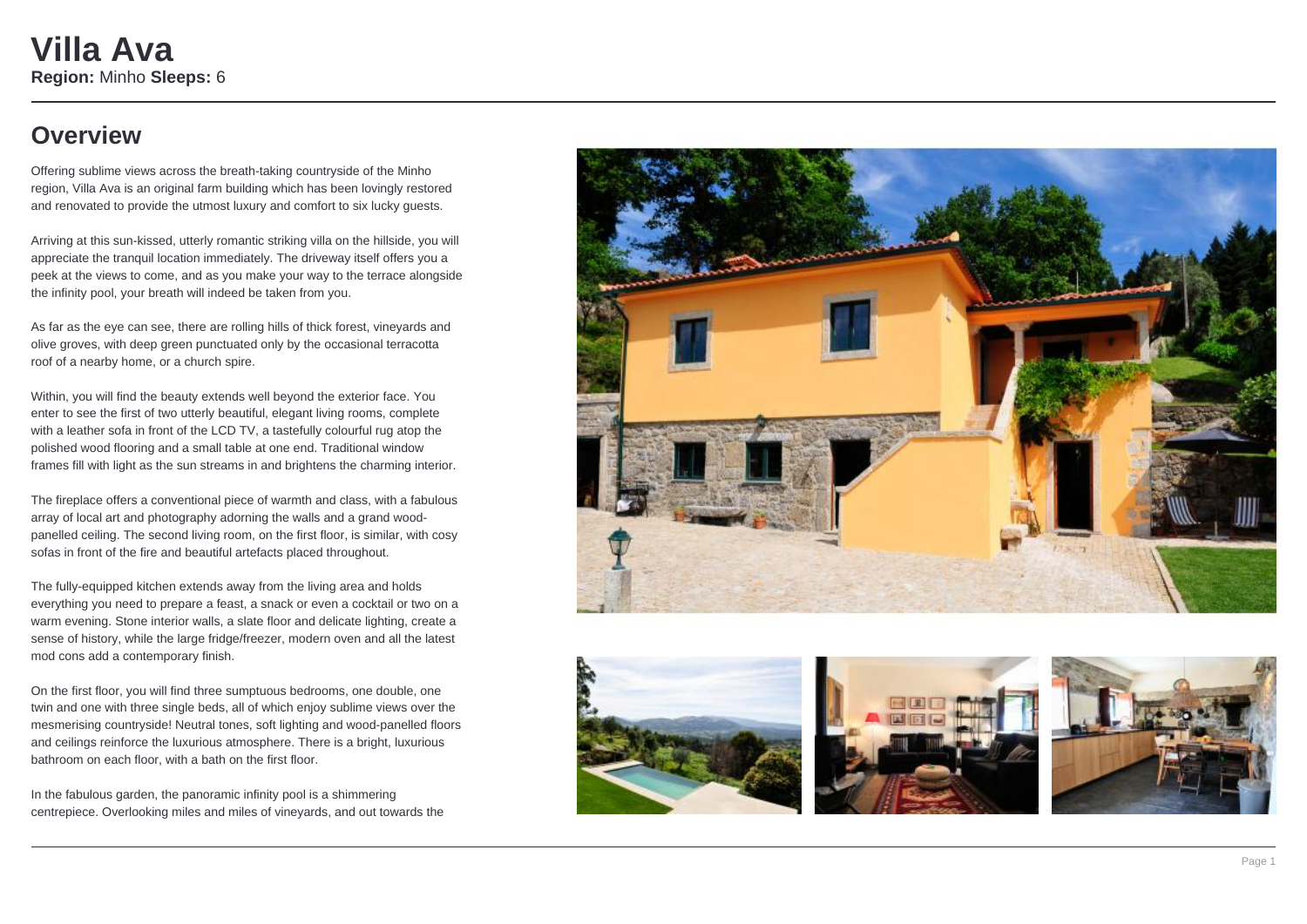picturesque town of Ponte de Lima, the oldest village in Portugal, you can enjoy endless hours of flitting between the pool and the sun loungers, listening to the cool songs of the birds and the rustle of the breeze through the leaves.

Please note that Price is Quoted Upon Application. Check the T&Cs Tab for further information.

### **Facilities**

Modern • Great Value • Private Pool • Ideal for Babies & Toddlers • Ideal for Kids • Ideal for Teens • Wi-Fi/Internet • Walk to Village • Walk to Restaurant • <1hr to Airport • BBQ • Satellite TV • Cable TV • Working Fireplace • Fenced Grounds • Watersports • Canoeing/Kayaking • Walking/Hiking Paths • Wine Tasting • Golf Nearby • Tennis Nearby • Cycling • Horse Riding • Outstanding Landscapes • Outdoor Pursuit & Activities • Tourist Towns & Villages • Historical Sites • Romantic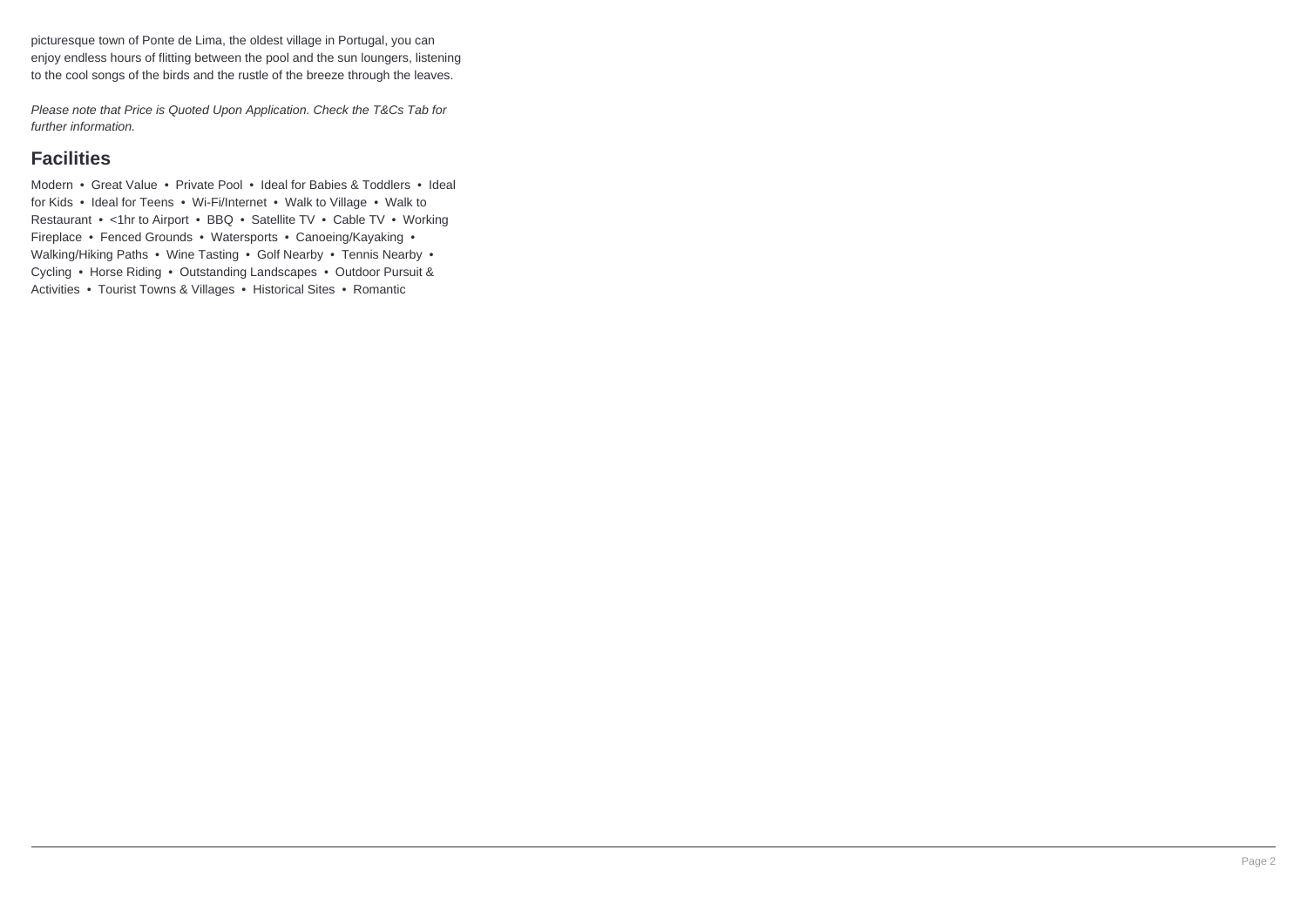# **Interior & Grounds**

#### **The Villa**

Villa Ava is a Charming family villa with superb views. While immersed in the beautiful and exclusive panoramic pool, you can let your eyes wander over the immense plain that spreads out before you with extensive vineyards. There are 3 bedrooms and 2 bathrooms, and it can accommodate up to 7 people

### Ground Floor

- Dining & living area
- Fully equipped kitchen
- Access to the patio & pool area

### First Floor

- Master bedroom
- Room with three single beds
- Twin bedroom
- Bathroom

#### Exterior

- Swimming pool (8x4m)
- Sun loungers & parasols
- Outdoor lounge & dining area
- Large patio & garden area
- Covered terrace
- Private parking
- BBQ area







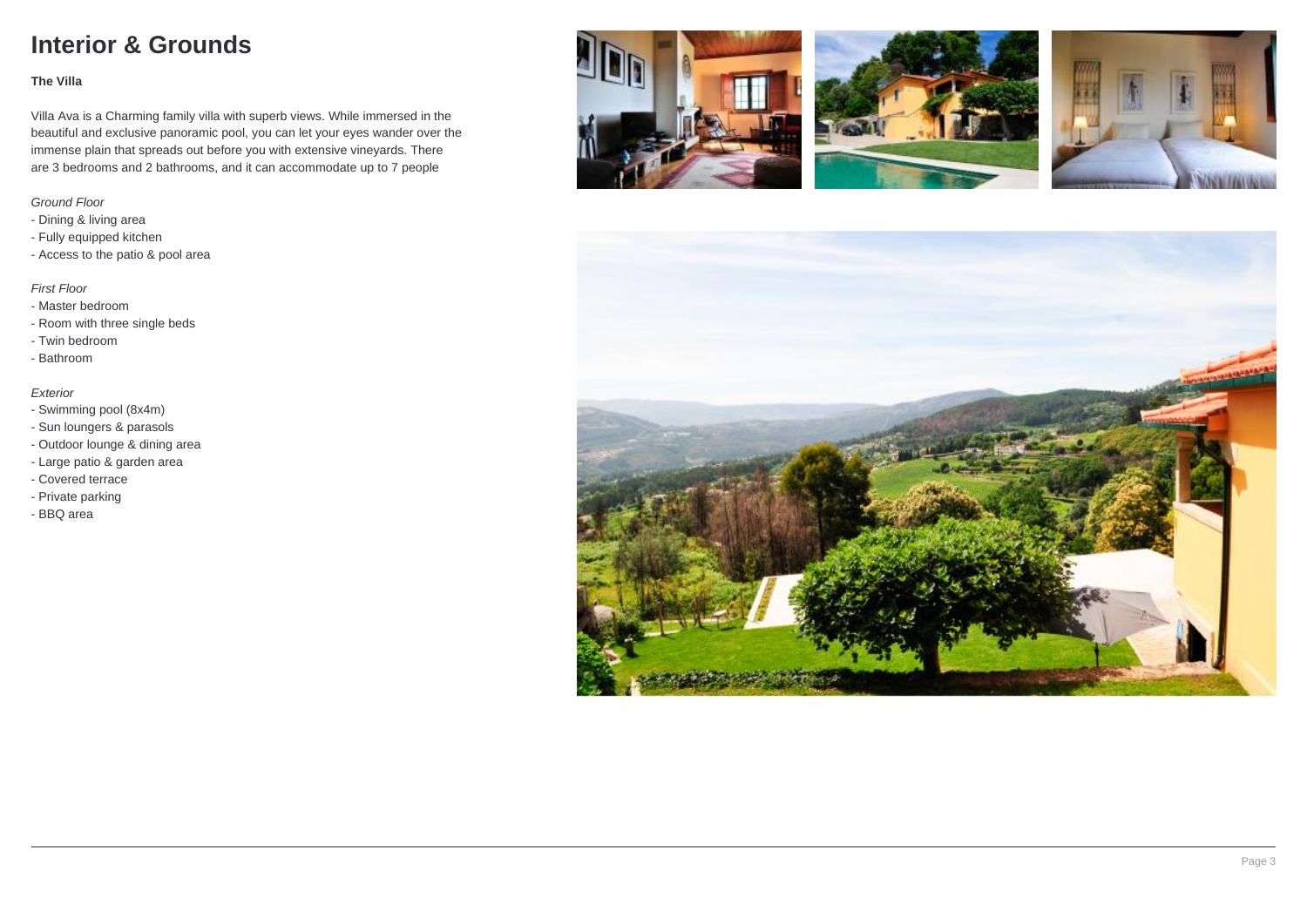## **Location & Local Information**

Nestled in the fabulous rural landscape of Minho, yet so near to so many thriving towns, Villa Ava is in the ideal spot to explore both the fascinating history and sublime view of the region, situated in Ponte de Lima, one of Portugal's oldest and most historic towns, with a delightful range of shops, bars and restaurants among the colored squares and cobbled alleyways, and a significant market on the river bank every other Monday.

The country's only National Park, the high nature reserve of Peneda Geres National Park is only 25-30 minutes away, and hosts prehistoric remains, walking trails and rugged hills as well as deer, wolves and golden eagles!

The delightful market town of Barcelos is just a 40-minute drive away, while the beautiful historic centre of Viana do Castelo is just 30 minutes away, where there are even sandy beaches! While the town of Braga, the capital of the district, is also only around half an hour away and hosts many relics of the region's diverse history.

With so much on your doorstep, you can visit a new historic and beautiful town every day! Minho is a fantastic, mostly rural region on the northernmost Atlantic tip of Portugal, bordering the Spanish region of Galiza, with which it shares many attributes.

Minho is perhaps most famous as the home of the Vinho Verde, a crisp, dry white wine (although as the name suggests, it is, in fact, green!) best enjoyed with a local fish dish.

Portugal itself is a small, fascinating country at the most Western point of mainland Europe. The capital, Lisbon, is known for its lively nightlife, with endless bars and clubs full of fun-loving locals and tourists alike, but also has plenty of fascinating history (check out Belém, jam-packed with monuments!) and undulating terrain, famously termed the 'city of the seven hills'.

From Lisbon, it is rapid to travel by the domestic high-speed train line to the city of Braga, which will connect you reasonably quickly to Villa Ava.

With a vast coastline with the mighty Atlantic Ocean, Portugal is a real paradise for the keen surfer, or indeed even those looking to try it for the first time. And for those less keen on surfing, the beaches of Portugal are still well worth a visit for their beautifully clear waters and beautiful sands.

### **Local Amenities**

Nearest Airport **Porto Airport**

**(90km)**





Google



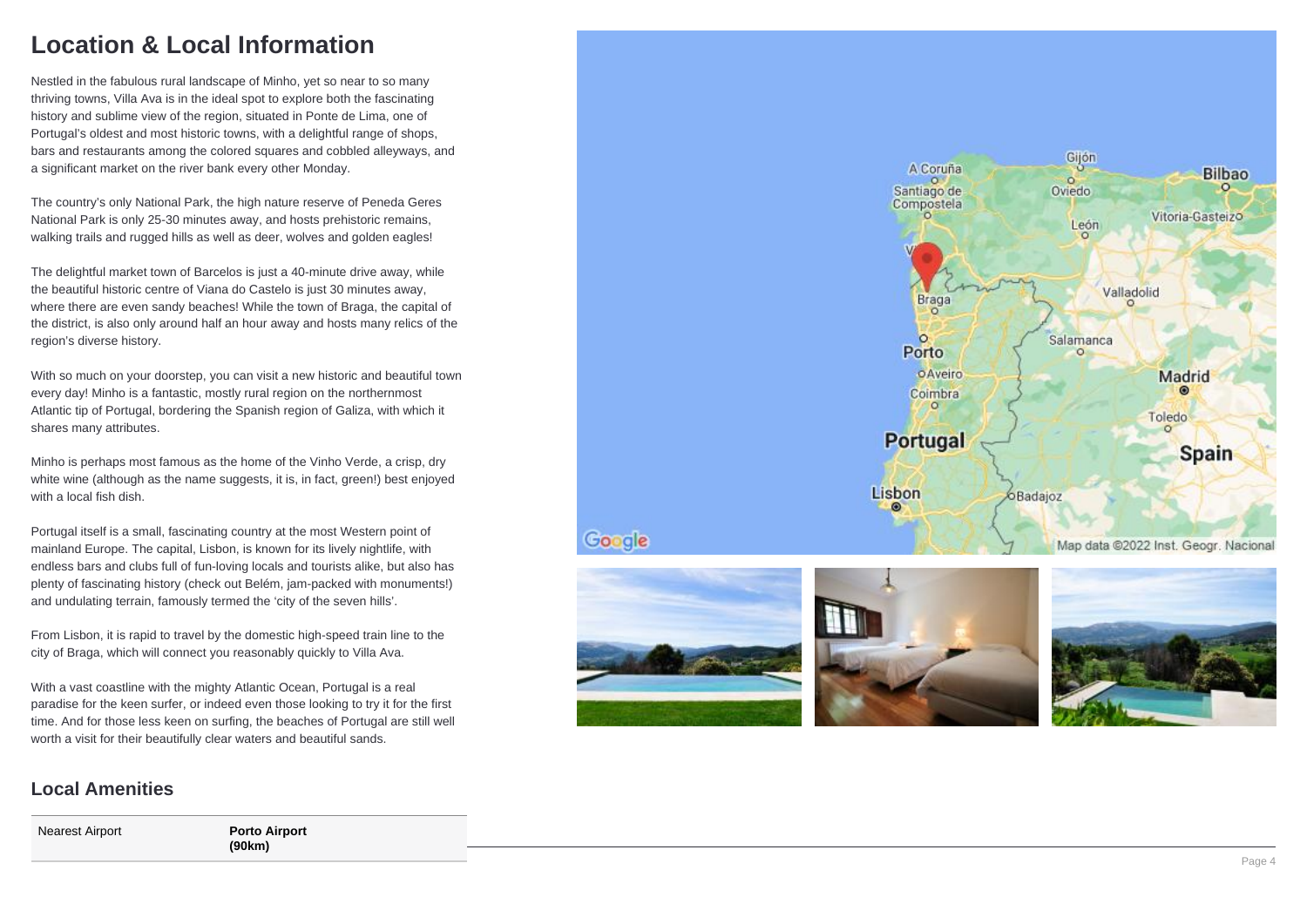| Nearest Village          | <b>Calheiros</b><br>(2km)              |
|--------------------------|----------------------------------------|
| <b>Nearest Town/City</b> | Ponte de Lima<br>(8km)                 |
| Nearest Restaurant       | <b>Restaurante A Pombinha</b><br>(2km) |
| Nearest Beach            | Praia de Carreco<br>(40km)             |
| Nearest Golf             | Golfe de Ponte de Lima<br>(10km)       |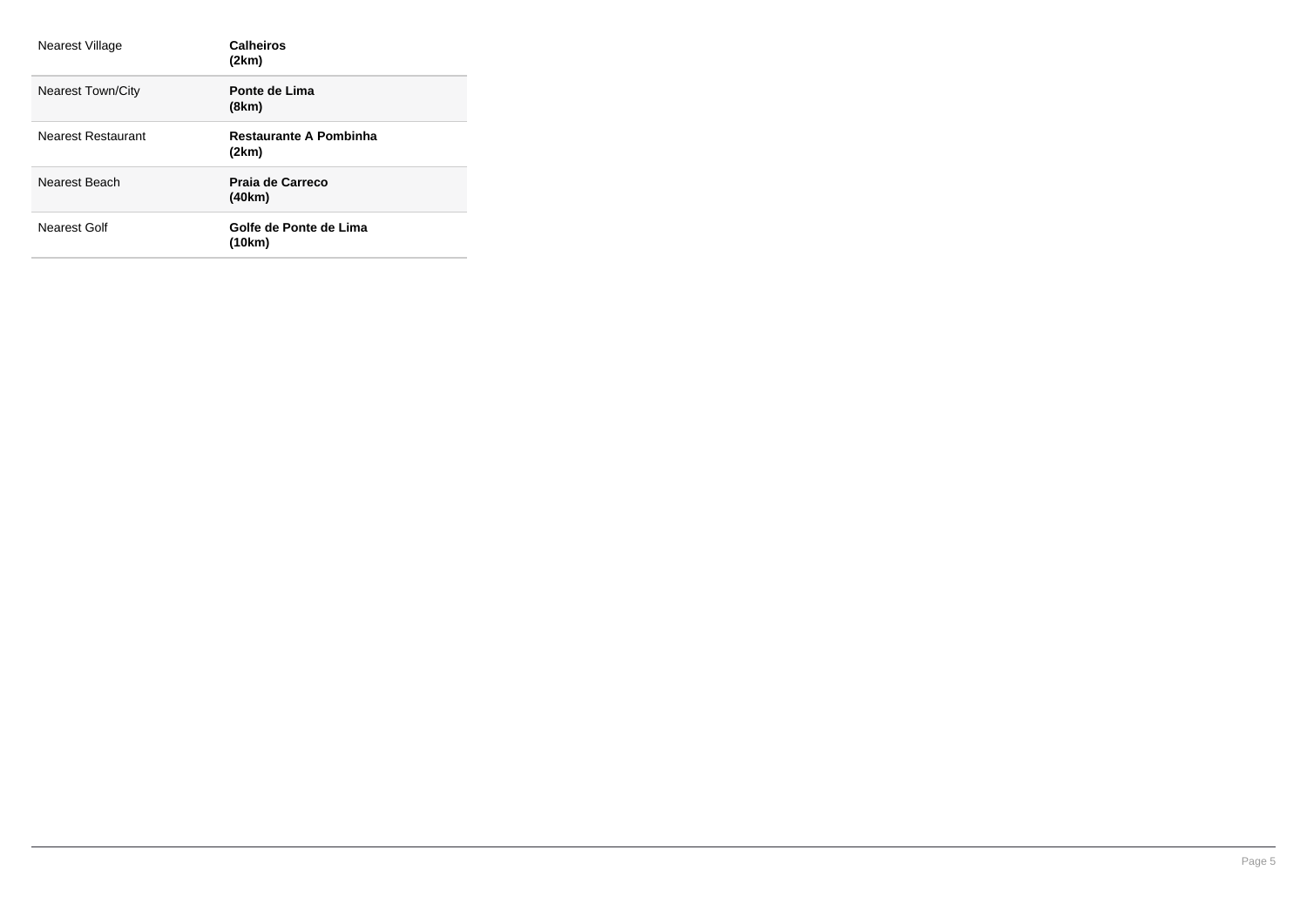# **What Oliver loves…**

- These breath-taking views are utterly mesmerising, with endless vineyards and rolling hills, you'll discover something new with every glimpse!
- Two separate living rooms, each with sofas and a fireplace, ensure a moment of peace is never too hard to find
- You can hardly find a more picturesque and relaxing spot that lying by the infinity pool, observing the glorious reflection of the Minho countryside shimmering in the distance
- With a supermarket only a short walk away, you will find everything you need at your fingertips

## **What you should know…**

- There's no fencing for the pool so be sure to keep an eye on the little ones
- The remote location is ideal for many, but some may prefer to be closer to amenities, with a short drive required to reach the nearest restaurants and towns
- Air conditioning is not available in this villa, but a dip in the delightful infinity pool is a great way to cool off!